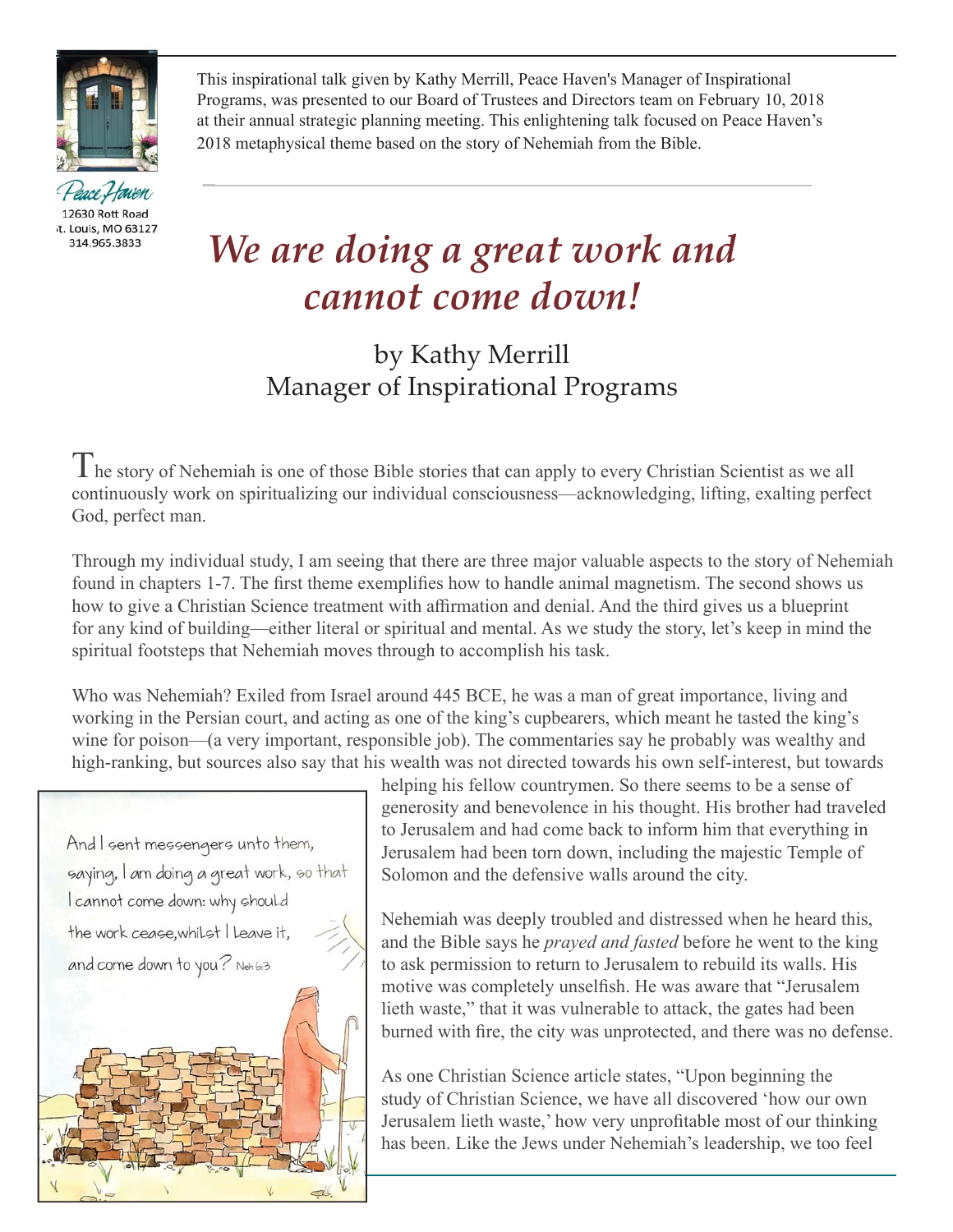the urge to 'Let us build up the wall of Jerusalem, that we be no more a reproach,' and like them, we strengthen our hands 'for this good work' of learning what God is, and by that knowledge, destroying the lies about Him" (Roberts, 253).

Nehemiah arrived early in Jerusalem and told no one. He scouted out the problem and formulated an ingenious plan. Because of this early preparation, there was no interference from either well-meaning or malicious thoughts. No person could destroy this inspired mission. He protected the spiritual idea until it could be safely nurtured, realized, and put into action.

As we study the story of Nehemiah, we can begin to see how symbolic it is for any group of Christian Scientists who are building anything, including a growing concept in their own spiritual understanding, as church members who are building a church, a group of people building a business or company, or members of a Board at a Christian Science care facility who are building a new addition, or even a brand-new facility.

Each of us has a wall of spiritual understanding that we are constantly working on and erecting, individually

and collectively, brick by brick, thought by thought. This wall is the continuing growth of a clearer realization of the allness of God and the nothingness of anything else.

The concept of building represents a forward, progressive, accomplishment of spiritual good as we strive to work on a mental structure of Truth and Love—"a house not made with hands, eternal in the heavens" (II Cor. 5:1).

One of our main responsibilities as spiritual builders is to establish a mental defense around our own thought, protecting consciousness moment by moment.

"In the prophecy of Ezekiel we read, 'O son of man, I have set thee a watchman unto the house of Israel.' Every Christian Scientist is appointed a watchman, and he should see to it that no thought of inability, anxiety, or discouragement enters his own consciousness to hinder the helpfulness of his life. He is to watch that nothing but kind, loving thoughts go out from him, only such thoughts as will bring



health and harmony into other lives. He is to watch for opportunities to make the whole world purer, happier, and holier. He is to watch for the good in mankind, to magnify the good and lose sight of all else. He is to stand constantly on his watch and listen for Truth's voice to direct him, and as he hears and obeys there will come to him the blessed consciousness of having been faithful over the few things entrusted to his keeping, and a happy realization of the promised dominion over many things" (Watchfulness, Frances M. Gorrell, *Christian Science Sentinel*, April 8, 1917).

Nehemiah had three particularly aggressive forms of malpractice that came at him repeatedly during this building process represented by Geshem, Tobiah, and Sanballat. Their territories physically surrounded Jerusalem, which shows the mental environment Nehemiah and Jerusalem were facing. These three men represented destructive, antagonistic qualities of the carnal mind such as hatred, suspicion, and jealousy. Nehemiah responded to these three, malicious, aggressive mental suggestions, with the affirmative declaration—"ye have no portion, nor right, nor memorial in Jerusalem" (Neh. 2:20).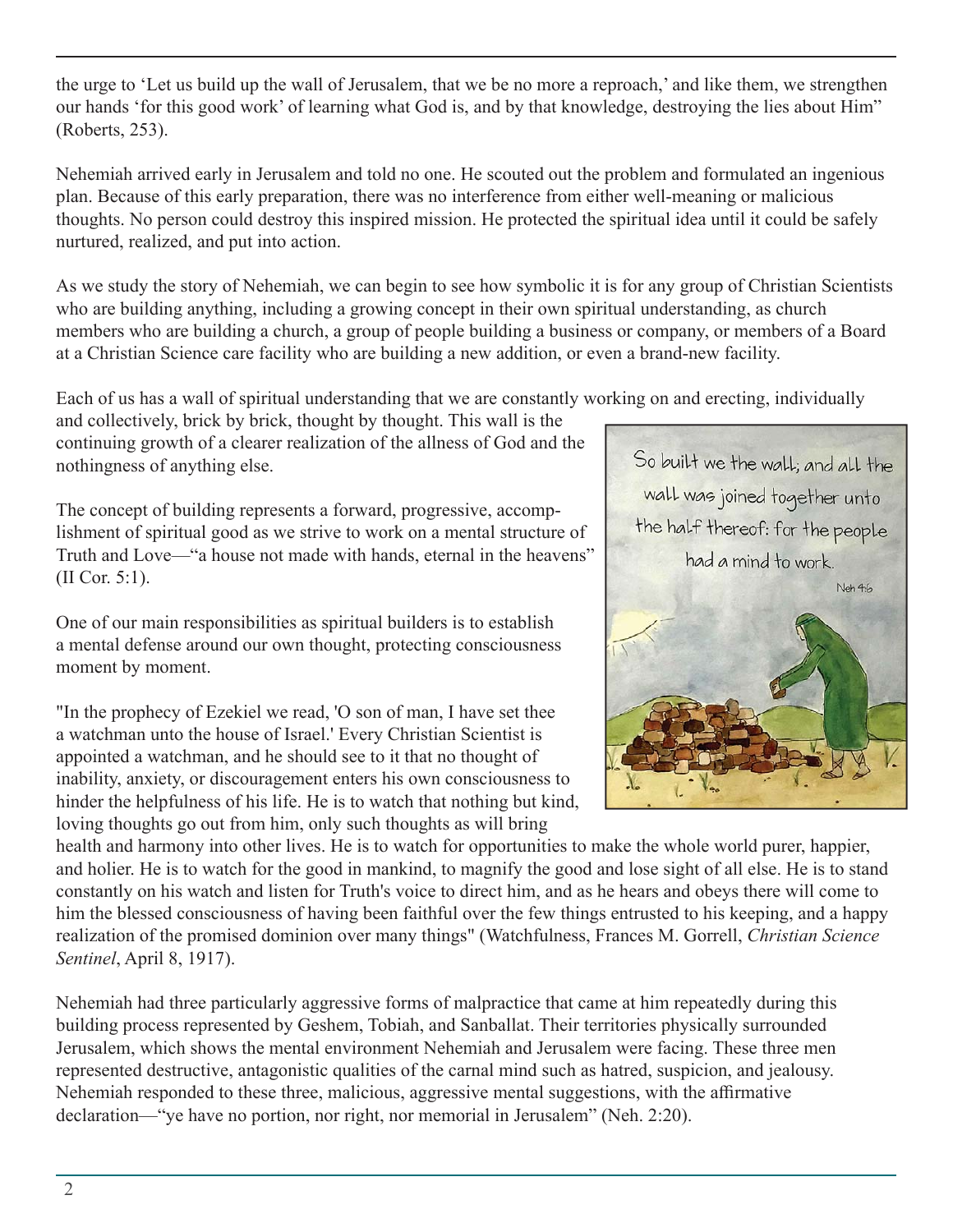This clear-cut, laser-like statement of Truth,—declared and acknowledged—can be affirmed in any treatment that we are giving. Really, this whole story is about how to give a treatment: using strong affirmations of truth and the denial and rejection of evil in whatever form it attempts to disguise itself.

**No portion** implies that these thoughts have no present claim or entitlement, and no place to operate in thought. They are not present, because God is the only presence. They have no power, because God is the supreme power. They can't threaten, dominate, or put an obstacle in our path. Evil has no prerogative to cause worry or distress or fear. No portion might also mean that evil has no share or percentage, no jurisdiction, no ability to intimidate, or to try to govern thought.

**No right** means they have no future claim that could ever hinder spiritual progress. The only time is now, as we demonstrate the co-existence of God and man, constant uninterrupted perfection and harmony. So, there is no false prediction, no prophecy or curse, no outlining of bad things to come. The ever-presence of infinite God precludes anything negative ever coming to pass.

**No memorial** implies that it has no past claim, no history, or record. It can't leave a scar or memory of an accident, or hurt feelings, or a history of a mistake. There cannot remain even a trace of evidence, the smell of smoke so to speak, that evil ever had any connection with God's man.

Nehemiah knew what the opposition was, and what it was trying to do. He knew that the enemy was impersonal, aggressive suggestion, and not people. Gossip, slander, vicious criticism, and intentionally directed malicious malpractice could not touch the spiritual work he was given to do as long as he recognized the impersonality of evil. So he and his cohorts went to work with courage, declaring with strength and vehemence, "the God of heaven, he will prosper us; therefore, we his servants will arise and build" (Neh. 2:20).

Mary Baker Eddy writes, "Christian Scientists cannot watch too sedulously, or bar their doors too closely, or pray to God too fervently, for deliverance from the claims of evil. Thus doing, Scientists will silence evil suggestions, uncover their methods, and stop their hidden influence upon the lives of mortals" (*Mis* 114:21).

Nehemiah never gave in to discouraging thoughts like, "Well, I know that the ruins of Jerusalem are certainly overwhelming; I have a great deal to meet there, more than anybody realizes; it is a terrible responsibility and burden for me; I've never built a wall before and besides there are so many mortal laws and details connected with wall building that it makes this whole process and procedure particularly difficult and almost impossible."

It is interesting to realize that Nehemiah never actually physically fought with the three men or even argued face-to-face with them. He merely maintained his watchful guard over his own thought, filled his consciousness with the presence and allness of God, and went forward with the actual work.

And these three forms of malpractice could not <u>do</u> one thing to Nehemiah, they could only suggest. It might be similar to the three temptations of Jesus. The devil couldn't physically push Jesus off the pinnacle, it could only suggest that he do it himself.

In Neh. 4-7, 8, and 9, we read:

7 . . . it came to pass, *that* when Săn-băl´-lăt, and Tobiah, and the Arabians, and the Ammonites, and the Ashdodites, heard that the walls of Jerusalem were made up, *and* that the breaches began to be stopped, then they were very wroth,

8 And conspired all of them together to come and to fight against Jerusalem, and to hinder it.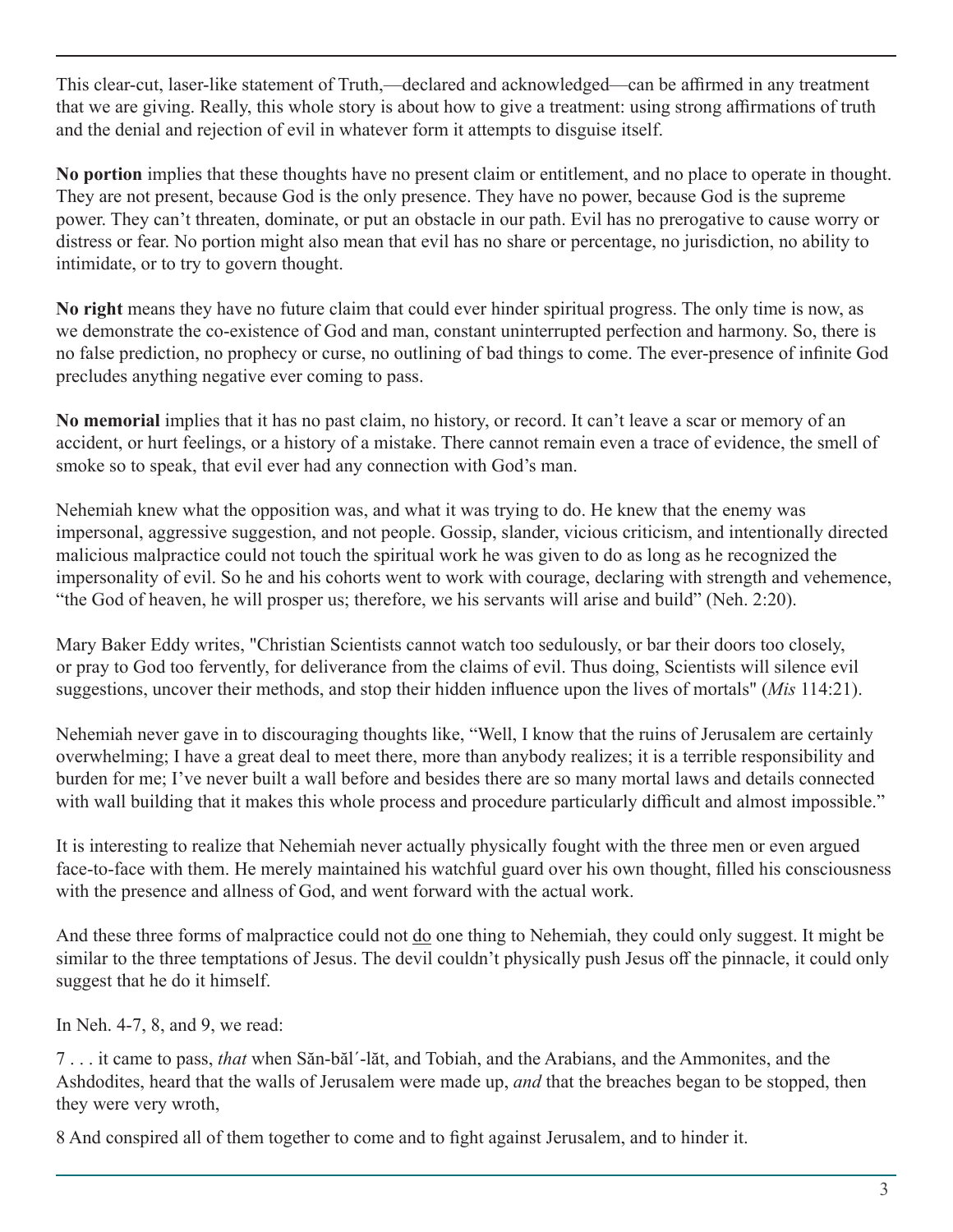9 Nevertheless we made our prayer unto our God, and set a watch against them day and night, because of them.

*Watch* in Hebrew is *mishmar* which means "to put a guard or fence around, to post a diligent watch." Watching is something we, as Christian Scientists, are very familiar with. We are continually instructed by Mrs. Eddy to "watch." The concept of defending thought or watching is one of the most important disciplines of metaphysical work that we can do as a Christian Scientists.

So urgently did Mrs. Eddy feel this charge to defend thought daily, against what was mentally coming at her and her Movement, that in her home, she established daily *watch* times. Those whom she called mental workers were instructed to sit quietly in their rooms and watch and pray, usually for an hour at a time. These periods she called WATCHES, after the Master's query, "Could ye not watch with me one hour?" (Matt. 26:40).

Mrs. Eddy tells us in her writings:

"The members of this Church should daily watch and pray to be delivered from all evil, from prophesying, judging, condemning, counseling, influencing or being influenced erroneously" (*Man.* 40:11).

In the *Manual*, she gives us something called "Alertness to Duty" (which is a military term). "SECT. 6. It shall be the duty of every member of this Church to defend himself daily against aggressive mental suggestion, and not be made to forget nor to neglect his duty to God, to his Leader, and to mankind." (*Man*. 42:4-8).

"Watch, pray, demonstrate" (*My* 254:6-7).

So, day and night, the Jews watched and worked. It says, "for the people had a mind to work" (Neh. 4:6).

They were focused, diligent, and willing. Berenice Shotwell writes, "With a sense of urgency all labored from early morning until the stars appeared at night, not putting off their clothes except for washing" (*Getting Better Acquainted with Your Bible*, pg. 138).

Together, the three forms of malpractice formed a treacherous conspiracy and united against this work with a mental wall of opposition, organized resistance, and obstruction. They mocked it and ridiculed it and made fun of Nehemiah's men. Then Nehemiah ordered that each worker be armed with a weapon in one hand and a building implement in the other as a symbol of constructive and protective power.

These weapons were probably literal in that they held these actual tools while they worked. But more so, they were mental and spiritual, a form of offensive and defensive weaponry. Ephesians 6: 10-17 expands what our weapons of spiritual warfare might be. A study of these passages might be helpful as we prepare for this mental battle and major building project.

The word armor is "*panoplia*" in Greek, which means a full set of offensive and defensive armor—the total resources which God makes available for those who enlist under his command. Paul describes it as "Our loins girt about with truth; having the breastplate of righteousness; our feet shod with the gospel of peace; holding the shield of faith; with the helmet of salvation and the sword of the word of God." These weapons form the panoply or offensive and defensive protective covering of a Christian.

Finally, a sneaky invitation was sent to Nehemiah to trap him away from the work on the plain of Ono, 30 miles northwest of Jerusalem, to take him off the wall and out of spiritual consciousness. The enemies had abandoned threats of violence and assumed the appearance of reasonableness through lies and deceit, and attempted to call Nehemiah to a conference.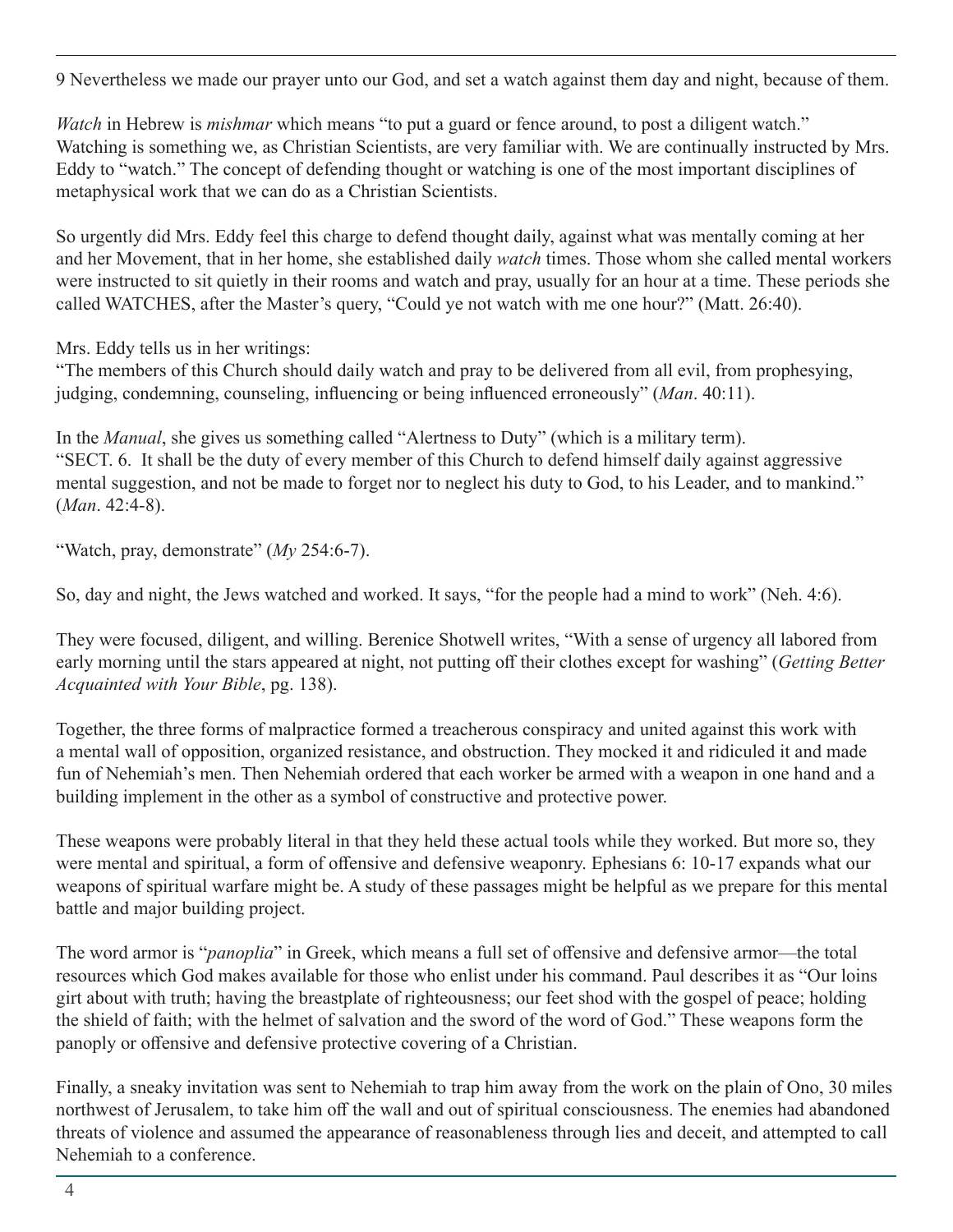The temptation here was to compromise, using trickery and fraud to get Nehemiah to come down off the wall. They aggressively and arrogantly repeated this invitation *four separate times*, but Nehemiah replied in answer all four times: "I am doing a great work, so that I cannot come down: why should the work cease, whilst I leave it, and come down to you?" (Neh. 6:3)

A fifth time they tried to intimidate Nehemiah. One Christian Science article says,

"Then the Horonite sent Nehemiah a letter in which he accused the governor of a selfish motive in rebuilding the wall, alleging that it was Nehemiah's real purpose to set himself up as a king over the Jewish people. In other words, because Nehemiah was necessarily working in a position of great responsibility requiring strong executive ability, and was pushing the work along successfully, the human mind thought it could distort the real purpose of Nehemiah by accusing him of its own desires or ambitions. His accusers could only see in Nehemiah's actions that which they themselves would seek to do if they were placed in power. This was a flat out lie and the master builder was not much concerned, and met the accusations squarely making nothing of them" (Protection in God's Work," Ernest C. Moses, *The Christian Science Journal*, March 1912. Moses).

Nehemiah tells them, "There are no such things done as thou sayest, but thou feignest them out of thine own heart" (Neh. 6:8). In other words, you are lying and making all of this up.

The enemies' final attempt at disrupting the work was to make Nehemiah afraid for his life. He was encouraged to flee for safety into the temple, into the holy place, to run and hide. Going into the inner rooms of the temple for a layman was a violation of law and would have gotten Nehemiah in all kinds of trouble and delays.

Nehemiah recognized this as a ploy, and didn't fall for it. He says, "Now therefore, O God, strengthen my hands" (Neh. 6:9), which was translated in the Vulgate, "I strengthened my hands all the more."

Any one of the steps that Nehemiah took in this demonstration can be used in our own treatments and healing work. We might even try to amplify and expand on one or two of them, until they become practical and demonstrable in our work. Maybe even write an article for the periodicals on one of them? Like the February 17, 1917, *Christian Science Sentinel* article "Gashmu saith it" (Neh. 6:6), such a short, tiny phrase grew to a wonderful article on handling false authority, gossip, and malpractice.

We can see many strategies of error exhibited in this story: malicious malpractice, persecution, fear of retaliation, ridicule, scorn, hatred, persistent intimidation bullying, falsehood, rumor, slander, envy, relentless desire to defeat the purpose of good, and even terrorism.

What are some of the spiritual steps that Nehemiah took in making this demonstration?

- 1. First, he prayed and fasted before he took any human footsteps.
- 2. He arrived early and prepared a plan in secret to protect his upcoming work. He relied completely on God, not persons, to show him what to do.



3. He was not distracted, fearful, or concerned by the three aggressive forms of malpractice. To his spiritual understanding, they clearly had, "no right, no portion, nor memorial."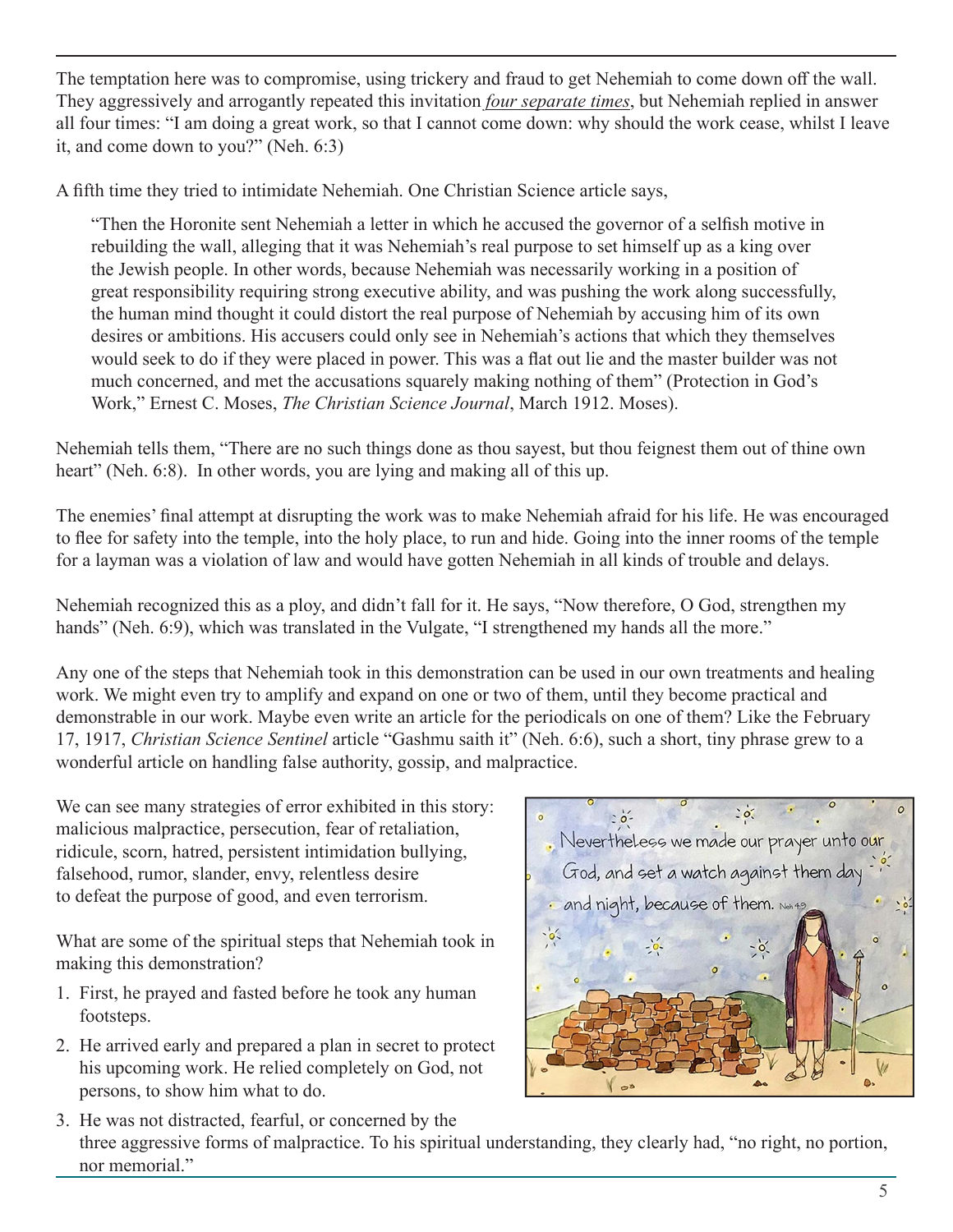- 4. He recognized that "the God of heaven he will prosper us."
- 5. He set a watch against them day and night with a weapon in one hand and a building tool in the other, main taining his spiritual armor of offensive and defensive weapons.
- 6. He did not give in to compromise or deceit. He affirmed he was doing a great work and could not come down.
- 7. Even though he was falsely accused, he maintained his innocence and continued to work until the job was completed.

As we follow Nehemiah's example, we are assured that spiritual-mindedness and persistence prevent deception by any of error's subtle methods from taking hold in thought. We are awake to them, and the result of such alertness is the strengthening of God's servant and the certain defeat of evil.

Animal magnetism, the so-called great red dragon, was handled and defeated by this tower of spiritual manhood that we call Nehemiah. His story is an example for us as students of Christian Science and can teach us how to meet these negative states and stages of consciousness as we go about building our own wall of New Jerusalem, both in individual consciousness and in the outward human experience of our churches, our families, and our healing demonstration of Christian Science.

*A special thank you to staff member Hannah McCauley for her artwork of the Nehemiah story.*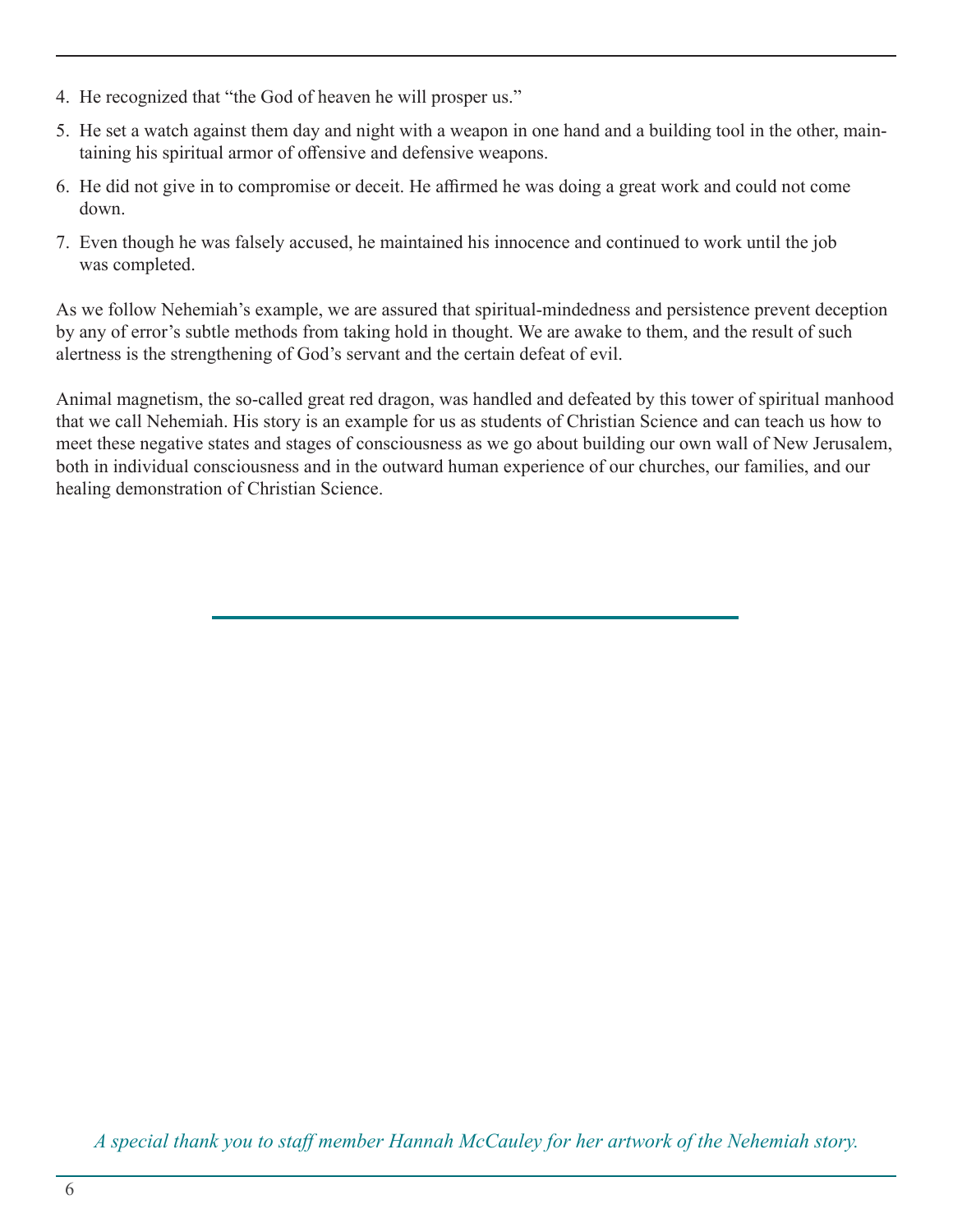## **For more study on Nehemiah, the following are additional articles from the Christian Science periodicals:**

- "Evil: no portion, nor right, nor memorial," Carolyn Holte, *The Christian Science Journal*, March 1982.
- "Nehemiah and the Wall," Ralph W. Cessna, *The Christian Science Journal*, October 1954.
- "The Rebuilding, by Nehemiah, of the Wall of Jerusalem," Annie F. Colt, C.S., *The Christian Science Journal*, September 1889.
- "Truth's Omnipotence," Emily A. Ashcroft, *The Christian Science Journal*, September 1916.
- "Protection in God's Work," Ernest C. Moses, *The Christian Science Journal*, March 1912.
- "He will prosper us," Dorothy Roberts, *The Christian Science Journal*, August 1920.
- "Gashmu saith it," Gustavus S. Paine, *Christian Science Sentinel,* February 17, 1917.